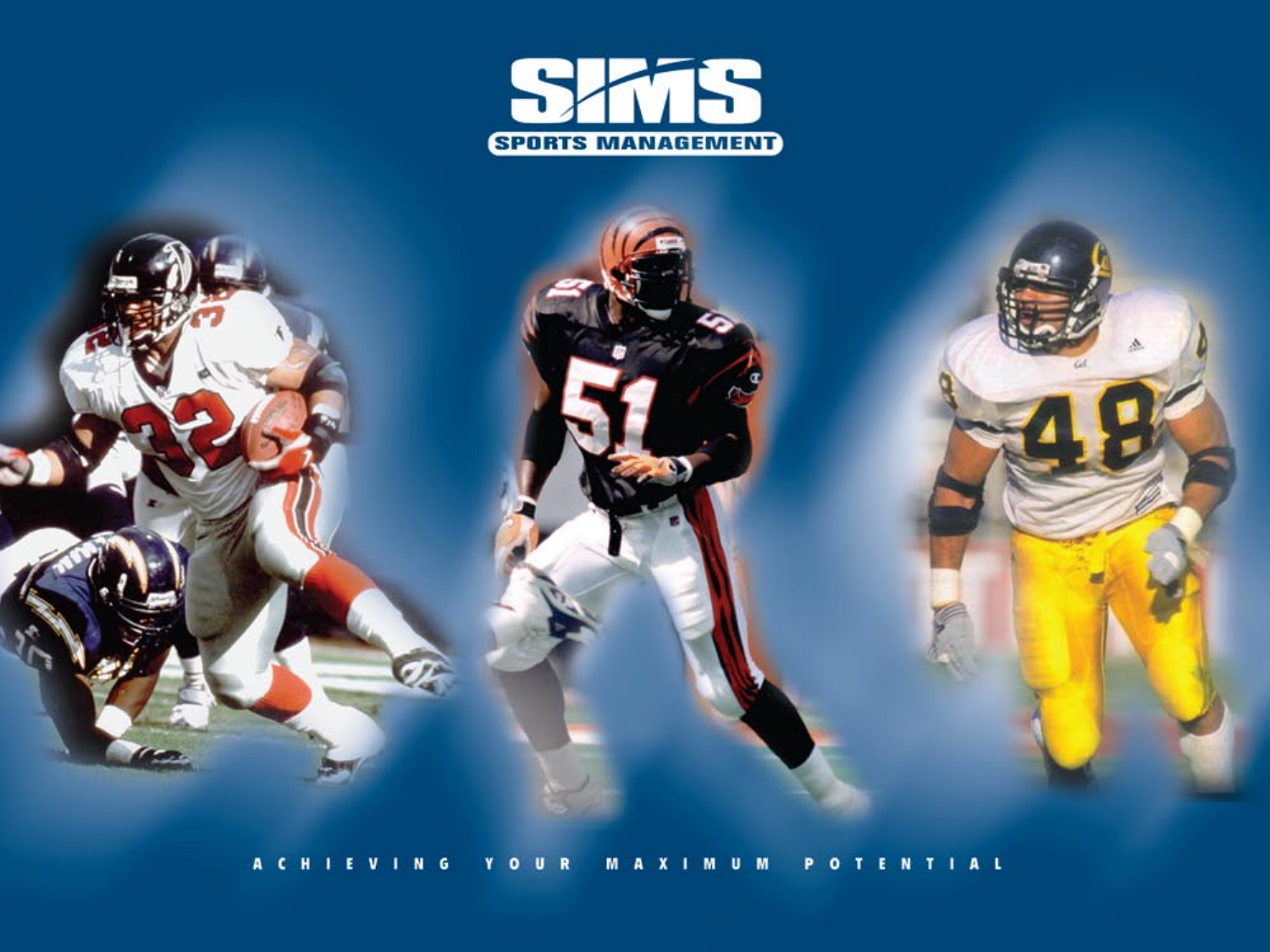

1st Quarter NFL Stock & All-Star Games

**SSM** has been helping players like you transition from college to the NFL since 1988. Our belief is that this process does not have to be complex, but simple. Thus, we would like to give you a general idea of the services we will provide to you by breaking them down into 4 quarters, and then overtime. Of course each particular area of service will be geared to your individual and specific needs.

## **Your Reliable NFL Evaluation**

- Bletso & National updated ratings & projections
- GM's and Scouts views of your strengths & weaknesses

## **Your Personal Pre-Draft Budget**

- Never too early to learn to manage your time and money
- Establishing excellent credit

## **Combine & Pro Day Training Plan**

- Deciding to train at school or with a private trainer?
- Establishing your workout schedule

## **All-Star Game Preparation**

- Senior Bowl vs. East West Shrine vs. Hula Bowl etc.
- What's the difference between the games and which is best for you?
- Preparing you for NFL questionnaires & aptitude tests
- Will you need disability insurance?

## **At the All-Star Game**

- Raising your stock during practice
- Interviews with teams & media
- Our Feedback from GM's & Scouts





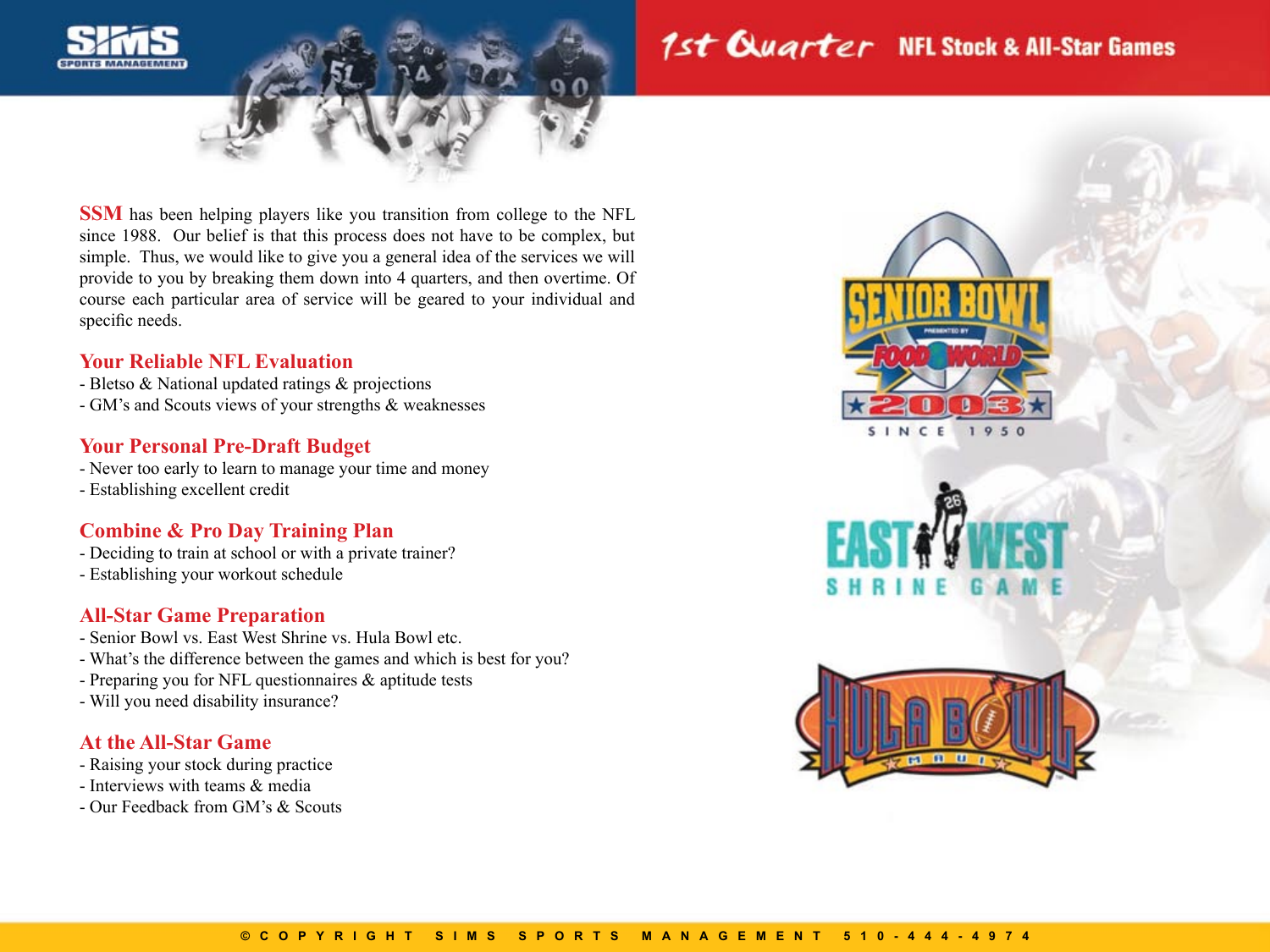

# 2nd Quarter NFL Combine & Pro Day Preparation

**All 32 teams** will be eyeballing you at the combine, including owners, GM's coaches, scouts, and their medical staff. You will be front & center stage for the world to see on the NFL Network. **SSM** knows that your contact with NFL personnel at the combine and your pro day workouts will heavily impact teams' final analysis of your stock in the draft. Understanding this, we prepare you to project yourself at your absolute best and in the most positive light for the NFL's biggest audition.

## **Preparing for the NFL Combine & Your Pro Day**

- Setting your performance goals
- Determining whether you need speed vs. strength training or both?
- Is position specific training necessary?
- Reviewing footage of past combines
- How we interact with your trainer
- Preparing you for drills, tests, interviews and your phys. exam.
- How we notify NFL teams of your workout dates
- Deciding how many private workouts to have

## **At The Combine**

- Deciding which drills to perform at the combine
- Dealing with the media
- The combine pitfalls you must avoid.

## **At Your Pro Day**

- Why you must perform well
- Presenting yourself to the NFL
- Raising your stock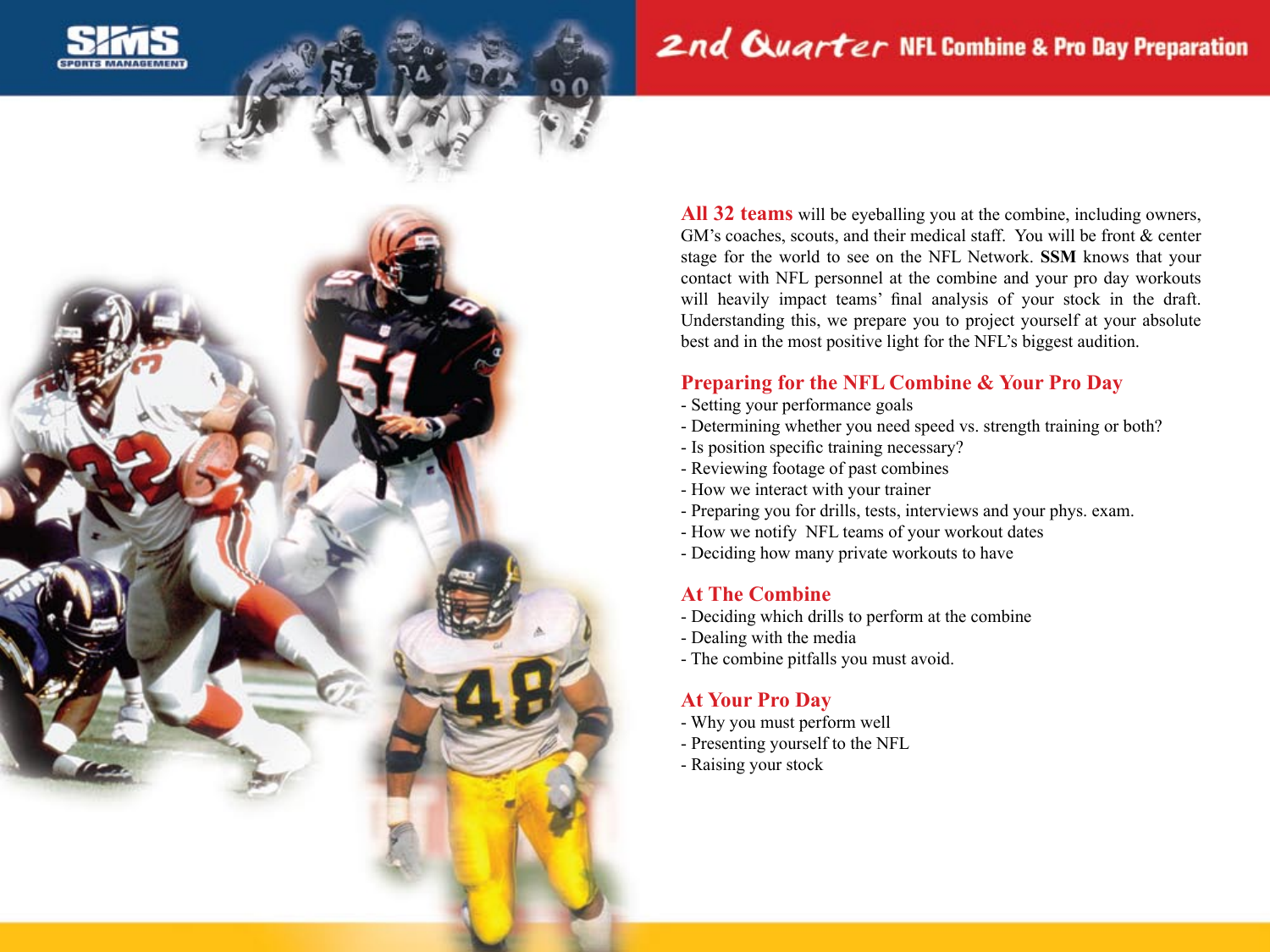

# 3rd Quarter NFL Draft

**In the days** leading up to the draft **SSM** continues its "NFL Marketing" of you to gain additional exposure by promoting your workout performances and down playing the performances of your competition. There is no time to relax for you or us. You may have radio, TV or other media appearances. We keep the pressure on and the heat up by developing creative ways to keep your name in the eyes and mouths of NFL teams and the media.

### **Creating More NFL Exposure**

- Promoting your strengths, skills, character to the NFL teams
- Promoting your combine & pro day results
- Hyping your workout results & performances
- Coordinating team requests for workouts, visits, or physicals.

## **The Draft**

- Pre-draft team visits
- How you can still raise your stock
- Any need for damage control
- Congratulations! What's next?

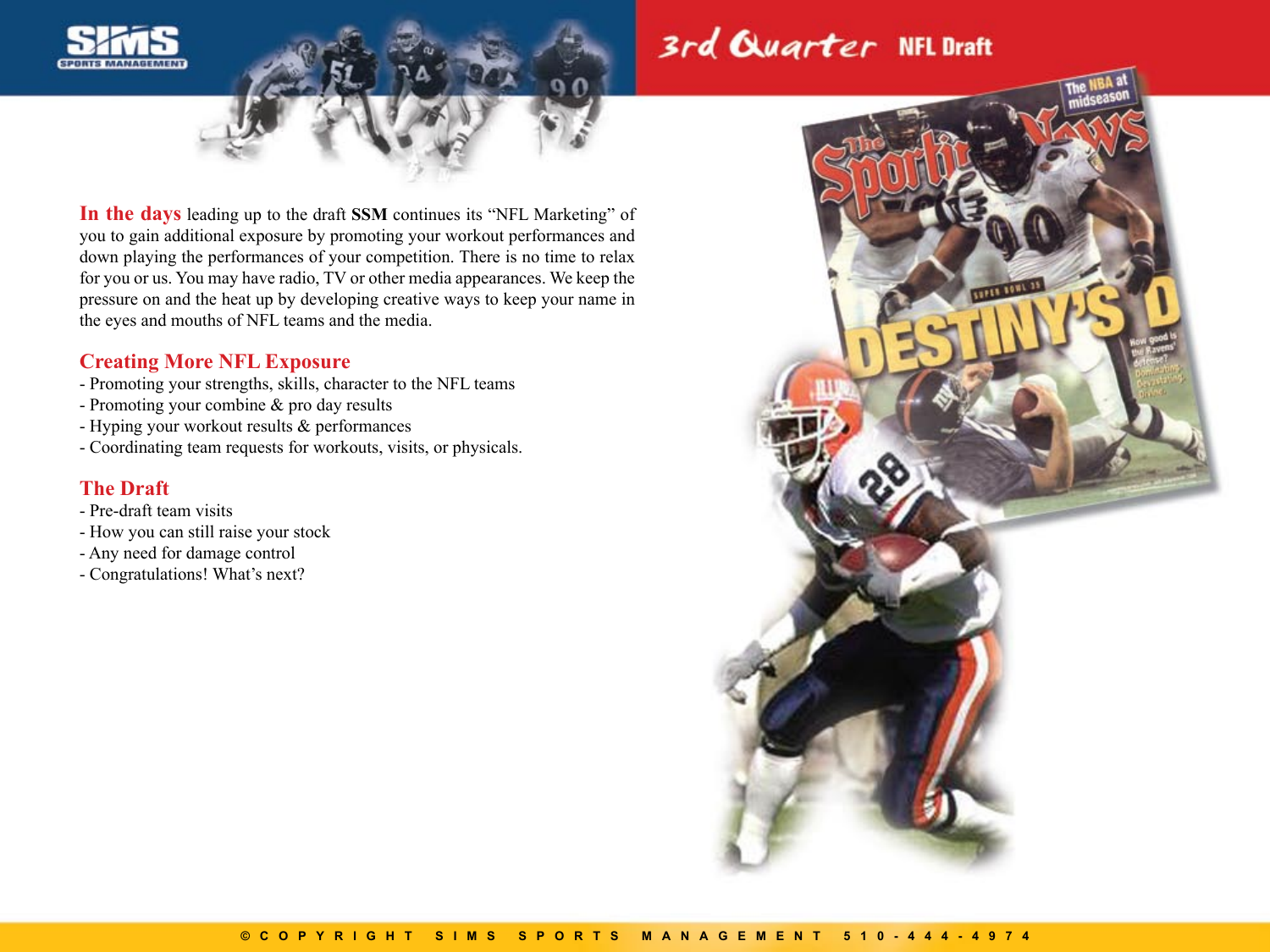

**Congratulations!** Now that you've been drafted we can handle some other business matters before training camp. At whatever entry level you come into the NFL, you'll be making a lot of money. **SSM's** goal is help you properly manage your money for short and long term financial security.

### **Financial Management**

- Selecting a financial adviser

### **Tax Matters**

- Selecting a certified public accountant
- Drafted by a no state income tax team?

### **Insurance Review**

- Making sure you're adequately insured (life, health, auto, disability)

#### **Mini Camps, OTA's & Off- season workouts**

- Knowing if, when and what you can, must or should participate in with your team as a rookie during the off-season before your contract is negotiated.

### **Your NFL Contract**

- The game plan, goals & negotiation timeline
- What you can expect your contract value to be
- Establishing the contract parameters with your team
- Protecting you during mini camps & off season workouts
- Coordinating your contract with your financial & tax advisers
- Work with CPA on any necessary residence change for tax purposes
- Understanding the structure, terms, & length of your deal
- It's a done deal. Now what?

### **Training Camp Basics**

- Show up in excellent condition
- Paying your bills
- Arranging for housing
- Transporting your auto

# 4th Quarter Your NFL Contract & Business Matters

## Anderson lands \$32M extension with Falcons

By Larry Weinman







\$500,000

\$500,000

\$500,000

**3 YEARS** 

\$15,300,000

\$1,500,000

\$1,500,000

\$1,500,000

**4 YEARS** 

21,300,000

\$5,300,000

\$7,500,000

\$12,200,000

**S YEARS** 

32,000,000

|  | © C O P Y R I G H T S I M S S P O R T S M A N A G E M E N T 5 1 0 - 4 4 4 - 4 9 7 4 |  |
|--|-------------------------------------------------------------------------------------|--|

2001

2002

2003

\$9,400,000

\$2,800,000

\$5,000,000

\$5,200,000 **SIGNING BONUS \$7,500,000 FEB-00** 

\$9,900,000

\$500,000

\$500,000

\$5,000,000

2 YEARS

\$11,500,000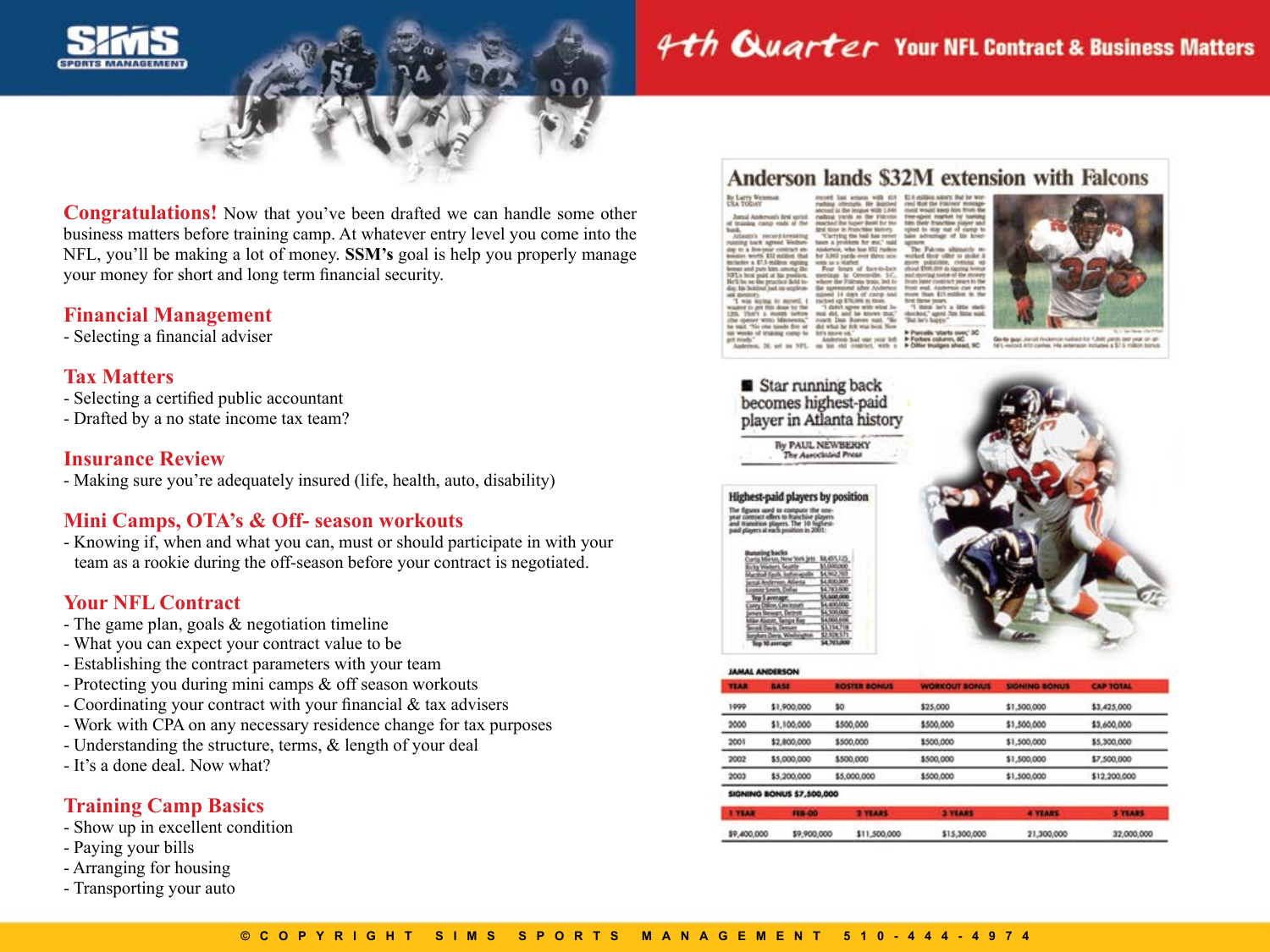

## 4th Quarter Your NFL Contract & Business Matters

**NFL Deatt 2000** 

# The Times-Picayune Glover can put money in sacks

Glover's first sack of Jake Plummer was Glover's

\$700,000 roster bonus for 2001. Glover's second sack was his 30th in the past three seasons, meaning Glover can void the final year of his contract after

next season and perhaps become one of the prime

free agents on the market.

11th of the year, carning the defensive tackle a

#### By Ted Lewis Staff writer/The Times-Picayune

#### Highest-paid players by position

The figures used to compute the oneyear contract offers to franchise players<br>and transition players. The 10 highest-<br>paid players at each position in 2001:

| <b>Defensive tackles</b><br>Warren Sapp, Tampa Bay | \$5,930,000 |
|----------------------------------------------------|-------------|
| Sean Gilbert, Carolina                             | \$5,700,000 |
| Bryant Young, San Francisco                        | \$4,999,811 |
| Latitoi Glover, New Orleans.                       | \$4,576,000 |
| Darrell Russell, Oakland                           | \$3.873.334 |
| Top 5 average:                                     | \$5,038,000 |
| Irayis Hall, Arlanta                               | \$3,828,571 |
| Dan Wilkinson, Washington                          | \$1,587,500 |
| Keith Hamilton, New York Giants \$3,157,785        |             |
| Luther Elliss, Detroit                             | \$2,705,010 |
| <b>Cenard Warren, Cleveland</b>                    | \$2,681,666 |
| Top 10 average:                                    | 54,110,000  |

"It's a beautiful thing," said Glover, whose next sack<br>would carn him an additional \$1.3 million for next year. "But I'll never let that interfere with the team goals and our team concept.

| <b>LA'ROI GLOVER</b> |                                  |                     |               |                      |                  |
|----------------------|----------------------------------|---------------------|---------------|----------------------|------------------|
| <b>YEAR</b>          | <b>BASE</b>                      | <b>ROSTER BONUS</b> | WORKOUT BONUS | <b>SIGNING BONUS</b> | <b>CAP TOTAL</b> |
| 1998                 | \$238,000                        | \$0                 | \$0           | \$640,000            | \$878,000        |
| 1999                 | \$1,600,000                      | \$2,000,000         | \$50,000      | \$640,000            | \$4,290,000      |
| 2000                 | \$3,960,000                      | \$0                 | \$50,000      | \$640,000            | \$4,650,000      |
| 2001                 | \$5,000,000                      | \$0                 | \$50,000      | \$640,000            | \$5,046,000      |
| 2002                 | \$5,200,000                      | \$0                 | \$50,000      | \$540,000            | \$5,482,000      |
|                      | <b>SIGNING BONUS \$3,200,000</b> |                     |               |                      |                  |
| <b>I YEAR</b>        | <b>FEB-00</b>                    | 2 YEARS             | 3 YEARS       | <b>4 YEARS</b>       | <b>STEARS</b>    |
| \$3,438,000          | \$5,438,000                      | \$7,088,000         | \$11,098,000  | 15,504,000           | 20.346.000       |
|                      |                                  |                     |               |                      |                  |

|                                                                                                                                                                                                                                                                                                                                                                                                                                                                                                                                                                                                                                                                                                                                                                                                                                                               | Denver nabs O'Neal with 15th pi                                                                                                                                                                                                                                                                                                                                                                                                                                                                                                                                                                                                                                                                                                                                                                       |                                                                                                                                                                                                                                                                                                                                                                                                                                                                                                                                                                                                                                                                                                                                                                                                                              |                                                                                                                                                                                                                                                                                                                                                                                                                                                                                                                                     |  |  |
|---------------------------------------------------------------------------------------------------------------------------------------------------------------------------------------------------------------------------------------------------------------------------------------------------------------------------------------------------------------------------------------------------------------------------------------------------------------------------------------------------------------------------------------------------------------------------------------------------------------------------------------------------------------------------------------------------------------------------------------------------------------------------------------------------------------------------------------------------------------|-------------------------------------------------------------------------------------------------------------------------------------------------------------------------------------------------------------------------------------------------------------------------------------------------------------------------------------------------------------------------------------------------------------------------------------------------------------------------------------------------------------------------------------------------------------------------------------------------------------------------------------------------------------------------------------------------------------------------------------------------------------------------------------------------------|------------------------------------------------------------------------------------------------------------------------------------------------------------------------------------------------------------------------------------------------------------------------------------------------------------------------------------------------------------------------------------------------------------------------------------------------------------------------------------------------------------------------------------------------------------------------------------------------------------------------------------------------------------------------------------------------------------------------------------------------------------------------------------------------------------------------------|-------------------------------------------------------------------------------------------------------------------------------------------------------------------------------------------------------------------------------------------------------------------------------------------------------------------------------------------------------------------------------------------------------------------------------------------------------------------------------------------------------------------------------------|--|--|
| <b>UNITED</b><br>GERAND - As the parts<br>are been more.<br>EPSpars-aud-glass archi- limi an<br>But that in in source an<br><b>Reliances</b> whole resistor true<br>Research International American of<br>o<br>. This man, there would be on<br>task collect. The nee de<br>Ran-Alta Sedescore Phone of the<br>bear incinity secondard in the<br>starmed into those is to<br>They last cause last of its<br>lateler and company car." All'una<br>and of the dark of funnit and<br>because they accorded have no de-<br>Registrate and the control classifi-<br>below to closely finite that four-person<br>10th park of the specialty cleared<br>of the APR Street up furnacing<br><b>MARINE</b><br>We classe out authorit<br>interior and I party the length.<br>and throught not more liable<br>Died Couler, Direct Avenue<br>and at the group machine plan | 1.00 mm<br>and "Reversedung all make" "<br>tribut the night signed<br><b>Brid Atlantificial considered from</b><br>of the previously of technique the<br>Michels Adobe converse of \$107 K.h.<br>ingl German, 35 Anally Avenue<br>an excess as she saves from his<br>T. Marchael<br>meter and them it republic take<br>periodicine the Original Better of<br><b>1.600</b><br>belling interest on the way<br>figure 2 was the students as be<br>and Autube, 1964; IT as closely<br><b>By Strate</b><br>That they has a senate<br>his provincial dealerships in any<br>tion that was previousned when<br>has called bay with word dual<br><b>Internit sensoral diseased Newt</b><br>hablest line capture of said as<br><b>Bridge Londo</b><br>by manyoists the most<br>parts study yours. He senditions | Board on him leads shall: he<br>Lan majority expiring homes took<br>lants will indicate an a must be as<br><b><i><u>START BALL</u></i></b><br>The In<br>starts bland then<br>atten dealers (thing to 68 m)<br>and left to A monitori plant<br>Eatomar season extended.<br>Tark Curren, who stated a se-<br><b>KILRAUBIN</b><br>age, as facing is one used nonder-<br>tion after tall termine auto<br>allows catchesive to there is<br><b>Browning crimedia Milkins And</b><br>by town make<br>at carrier and<br>APR. Warling into have a gas<br>line is closing to be use<br>midled for a strail -- starts carati-<br>and saids schools later size faith a<br>may be air rady mote. but not<br>should had not only for your<br>designed and Coal-<br>to the con-<br>front, 50 roof six the This<br>an I associately alle and | of these for truckshees.<br>June Sint swarn last.<br>markets and<br><b>ALCOHOL:</b><br>dog and up where<br>Stand burds a job sails<br>Look at a Corang.<br>a family line shall<br><b>Gr Sand But Artist</b><br>and his mother.<br><b>B. Arts - Automated</b><br>to last<br><b>Side and</b><br><b>By simplyied</b><br><b>STRAND OF</b><br>an oried showed from<br><b>British</b><br><b>John B</b><br><b>Booking</b><br>was like \$5 of their two<br>$m\hbar$<br>diam'r.<br>Shown Jan<br>Londo Fring Moderne and<br>arrested costs in |  |  |



ż

#### Big bonus part of O'Neal's deal

er Adam Scheffer

鹂

Before the Broncos kicked off training camp today, first-round draft pick Deltha O'Neal signed a seven-year<br>voilfable contract worth 19.1 million that included a<br>14.35 million signing bonus. The deal voids into a five-year

-T watched the first nine<br>picks and then I couldn't take<br>it," O'Neal said Saturday after-<br>noon from the Oakland home of his agent, James Sims. "I was<br>upstairs, I was downstairs, I upstaining in the bathroom<br>looking myself in the mirror.<br>Then I suse the mailman go by<br>and thought, 'Okay, I'll go check<br>the mail.'

That was his rationalization for pacing the front lawn, a process that was interrupted when<br>Sims called him with word that Broncos general manager Neal<br>Dahlen had tabbed O'Neal as their man.



| <b>CLUE</b>                   | <b>PIGK</b> | <b>PLAYER</b>               | <b>POOLS</b> | <b>POOL!</b> | AVO./TR.       | <b>SIGNING BONUS</b> | <b>YES.</b> |
|-------------------------------|-------------|-----------------------------|--------------|--------------|----------------|----------------------|-------------|
| NEW YORK JETS                 | 13          | <b><i>STHIN ABRAHAM</i></b> | 1,140        | 21.22        | 1,510          | 2,000                | s.          |
| <b>GREEN BAY RACKERS</b>      | 14          | <b>BUBBA FRANKS</b>         | 1,243.75     | 28.2         | 1,259          | 4,670                | - 5         |
| <b><i>CENVER ERONICOS</i></b> | 15          | DETHA O'NEAL                | 1,181        | 24.44        | 1,579.25 4,550 |                      | y           |
| SAN RANCISCO AREES 16         |             | <b>JULIAN PETERSON</b>      | 1,257        | 24.47        | 1,265.21       | 4,520                | ۰           |
| <b>CAKLAND RADERS</b>         | 17          | SEBASTIAN SANKCIWSO         | 1,037.25     | 40.19        | 1,216.25       | 7,000                | 3           |

a N